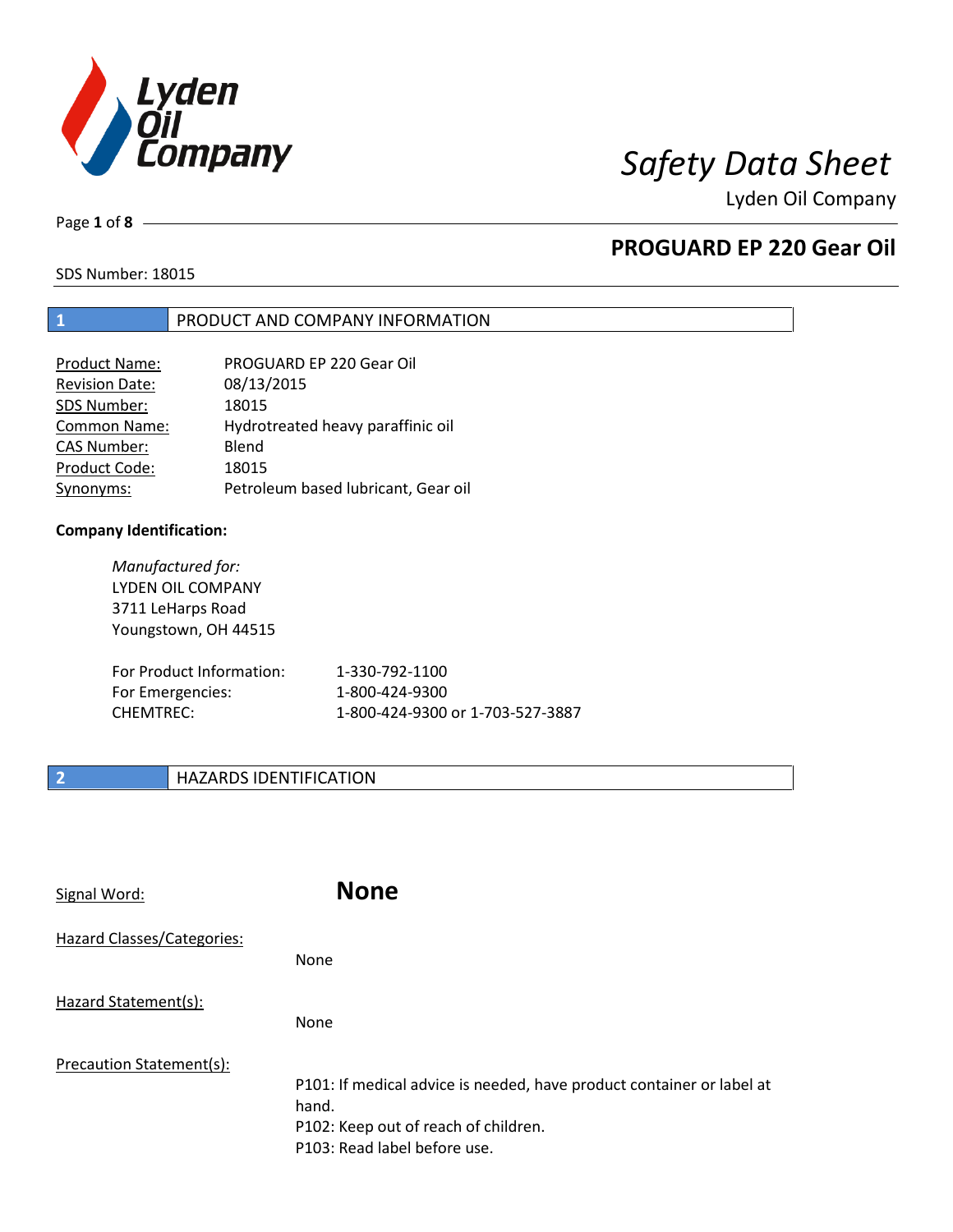

Page **2** of **8**

## **PROGUARD EP 220 Gear Oil**

SDS Number: 18015

Other Hazard Statement(s):

Repeated skin contact may cause dermatitis or an oil acne.

|  | COMPOSITION / INFORMATION ON INGREDIENTS |  |
|--|------------------------------------------|--|
|--|------------------------------------------|--|

Ingredients:

*Mixture of the substances listed below with nonhazardous additions.*

| <b>Chemical Name</b>                                      | <b>CAS Number</b> | Percentage  |
|-----------------------------------------------------------|-------------------|-------------|
| Distillates (petroleum), solvent-dewaxed heavy paraffinic | 64742-65-0        | 25-50       |
| Residual oils, petroleum, solvent dewaxed                 | 64742-62-7        | 50-75       |
| Olefin Sulfide                                            | N/A               | $\langle$ 2 |
| Alkenyl Amine                                             | N/A               | < 0.1       |
| Additives                                                 | N/A               | $\langle$ 2 |

*\*Any concentration shown as a range is to protect confidentiality or is due to batch variation.*

|  | <b>FIRST AID MEASURES</b> |
|--|---------------------------|
|--|---------------------------|

### Description of First Aid Measures:

| Inhalation:   | If symptoms develop, move victim to fresh air. If symptoms persist,<br>obtain medical attention.                  |
|---------------|-------------------------------------------------------------------------------------------------------------------|
| Skin Contact: | Wash with soap and water. Remove contaminated clothing and wash<br>before reuse. Get medical attention if needed. |
| Eye Contact:  | Rinse opened eye for several minutes under running water. If<br>symptoms persist, consult medical attention.      |
| Ingestion:    | Rinse mouth with water. If symptoms develop, obtain medical<br>attention.                                         |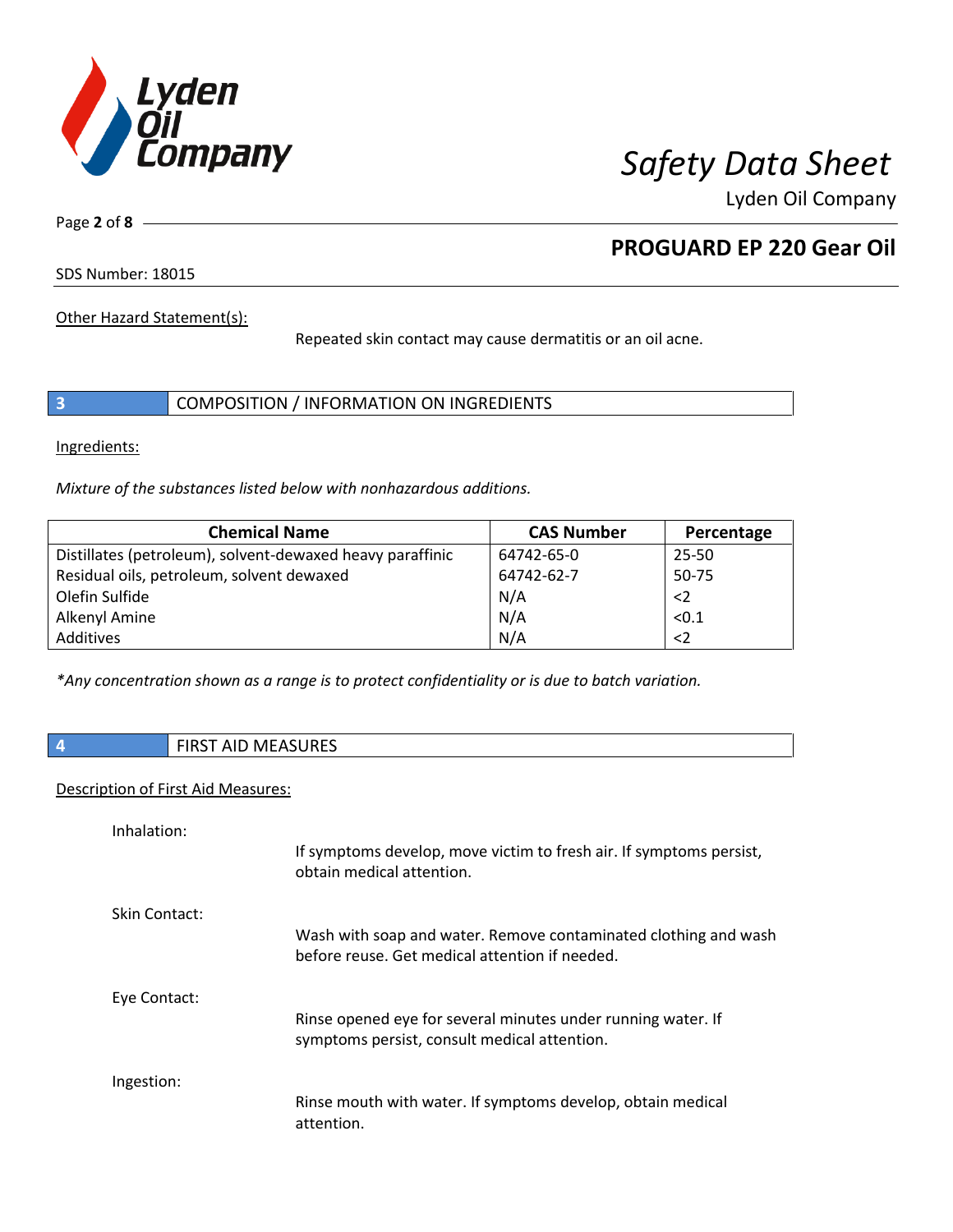

**PROGUARD EP 220 Gear Oil**

Lyden Oil Company

SDS Number: 18015

Page **3** of **8**

| <b>DU INUITINGI, 10010</b>                            |                                                                                                                                                                                                   |
|-------------------------------------------------------|---------------------------------------------------------------------------------------------------------------------------------------------------------------------------------------------------|
| Symptoms and Effects, both acute and delayed:         | No further relevent data available.                                                                                                                                                               |
| <b>Recommended Actions:</b>                           | Treat symptomatically. Call a doctor or poison<br>control center for guidance.                                                                                                                    |
| $\overline{\mathbf{5}}$<br>FIRE FIGHTING MEASURES     |                                                                                                                                                                                                   |
| Recommended Fire-Extinguishing Equipment:             | Use dry powder, foam, or carbon dioxide fire<br>extinguishers. Water may be ineffective in fighting<br>an oil fire unless used by experienced fire fighters.                                      |
| Possible Hazards During a Fire:                       | Hazardous combustion products may include: A<br>complex mixture of airborne solid and liquid<br>particulates and gases (smoke). Carbon monoxide.<br>Unidentified organic and inorganic compounds. |
| <b>Recommendations to Firefighters:</b>               | No special measures required.                                                                                                                                                                     |
| $6\phantom{1}6$<br><b>ACCIDENTAL RELEASE MEASURES</b> |                                                                                                                                                                                                   |
| <b>Personal Precautions:</b>                          | Avoid contact with skin, eyes, and clothing.<br>Keep away from sources of ignition.                                                                                                               |
| <b>Emergency Procedures:</b>                          | Contain spilled material, collect in suitable and<br>properly labeled containers.                                                                                                                 |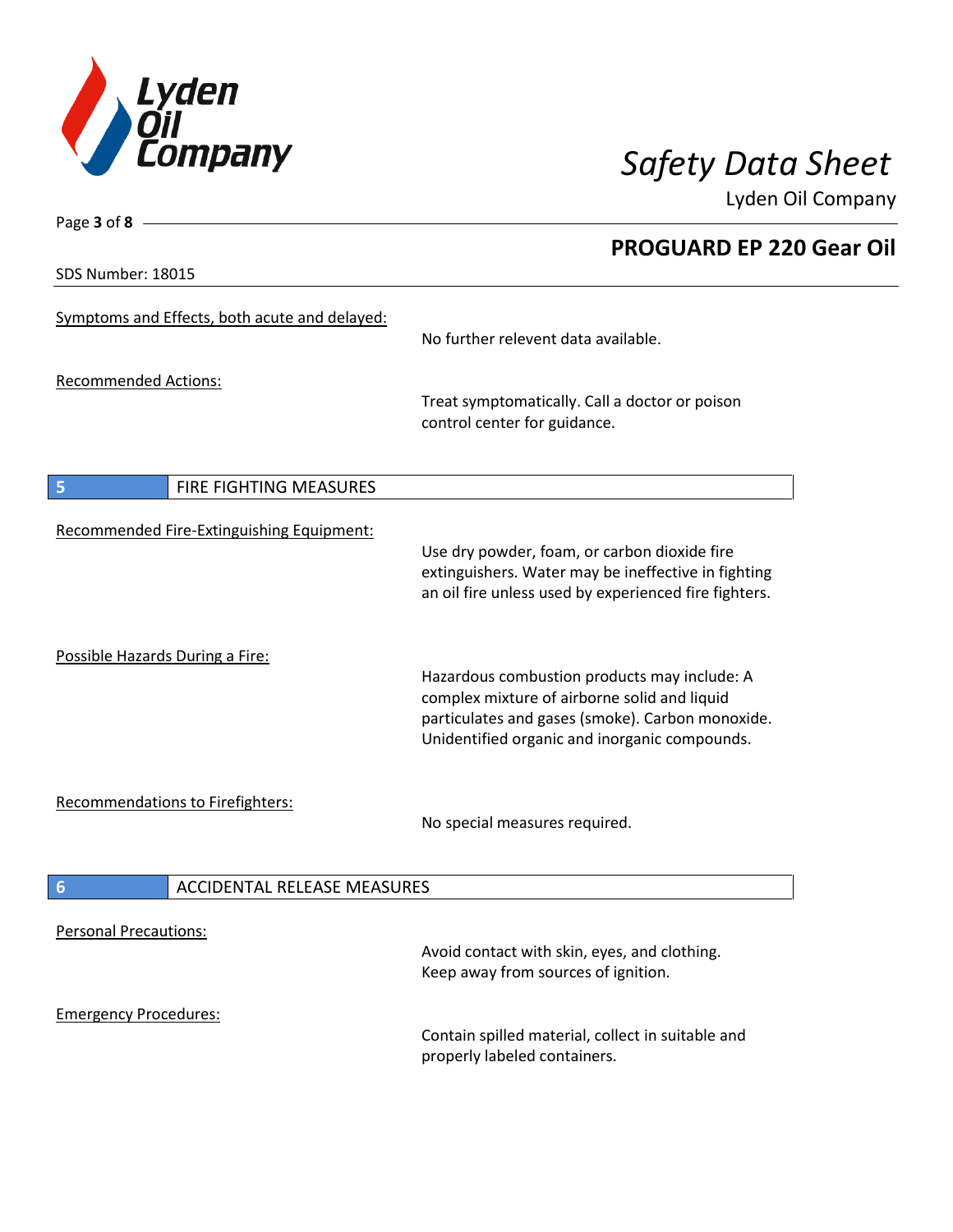

| Page 4 of 8 -                     |                                                                                                       |
|-----------------------------------|-------------------------------------------------------------------------------------------------------|
|                                   | <b>PROGUARD EP 220 Gear Oil</b>                                                                       |
| SDS Number: 18015                 |                                                                                                       |
| <b>Environmental Precautions:</b> |                                                                                                       |
|                                   | Do not allow to reach sewage system or any water                                                      |
|                                   | course.                                                                                               |
|                                   | Do not allow to enter ground waters.                                                                  |
| Cleanup Procedures:               |                                                                                                       |
|                                   | Pick up excess with inert absorbant material.                                                         |
| <b>HANDLING AND STORAGE</b><br>7  |                                                                                                       |
|                                   |                                                                                                       |
| <b>Handling Precautions:</b>      |                                                                                                       |
|                                   | Handle with care and avoid spillage on the floor.<br>Do not cut, weld, drill, grind, braze, or solder |
|                                   | container.                                                                                            |
| <b>Storage Requirements:</b>      |                                                                                                       |
|                                   | Keep container tightly sealed.                                                                        |
|                                   | Keep away from sources of ignition.                                                                   |
| $\boldsymbol{8}$                  | EXPOSURE CONTROLS / PERSONAL PROTECTION                                                               |
|                                   |                                                                                                       |
| <b>Exposure Limits:</b>           | -64742-65-0 Distillates (petroleum), solvent-dewaxed heavy paraffinic (25-50%):                       |
|                                   | ACGIH TLV - Long-term value: 5mg/m <sup>3</sup>                                                       |
|                                   | OSHA PEL - Long-term value: 5mg/m <sup>3</sup>                                                        |
| <b>Engineering Controls:</b>      |                                                                                                       |
|                                   | All ventilation should be designed in accordance                                                      |
|                                   | with OSHA standard (29 CFR 1910.94).                                                                  |
| Personal Protective Equipment:    |                                                                                                       |
|                                   | Wash hands before breaks and at the end of work.                                                      |
|                                   | Use safety glasses and gloves.                                                                        |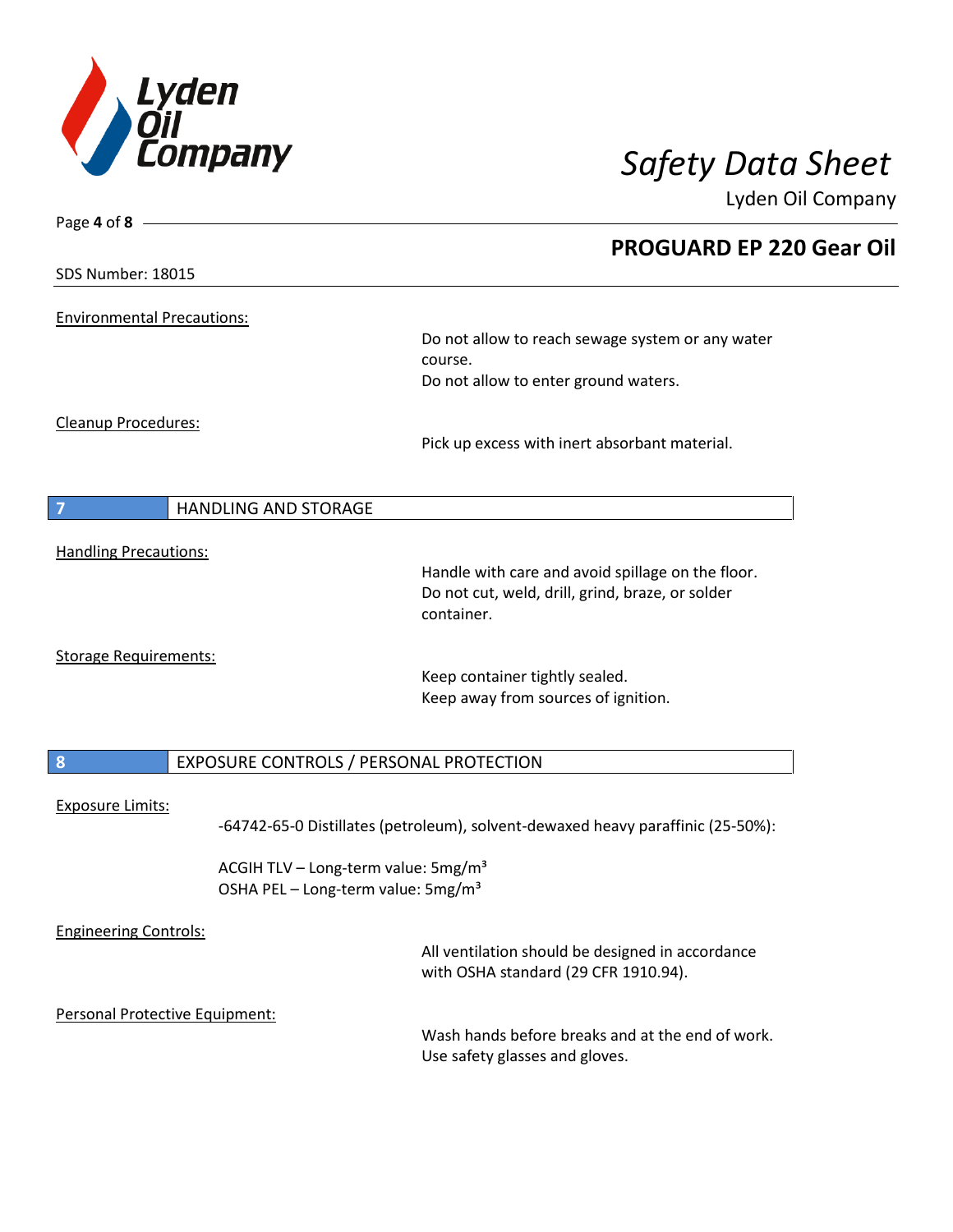

SDS Number: 18015

Page **5** of **8**

## **PROGUARD EP 220 Gear Oil**

| Color:                        | Amber                                        |
|-------------------------------|----------------------------------------------|
| <b>Physical State:</b>        | Liquid                                       |
| Odor:                         | Data not available                           |
| Odor Threshold:               | Data not available                           |
| pH:                           | Data not available                           |
| <b>Melting Point:</b>         | Data not available                           |
| <b>Boiling Point:</b>         | Data not available                           |
| <b>Boiling Range:</b>         | Data not available                           |
| <b>Flash Point:</b>           | 212.8° C / 415° F (COC method)               |
| <b>Evaporation Rate:</b>      | Data not available                           |
| Flammability:                 | Data not available                           |
| Flammability Limits:          | Data not available                           |
| Vapor Pressure:               | Data not available                           |
| Vapor Density:                | Data not available                           |
| <b>Relative Density:</b>      | 7.34 pounds per gallon at 60°F               |
| Solubilities:                 | Insoluble in water                           |
| <b>Partition Coefficient:</b> | Data not available                           |
| Auto-Ignition Temperature:    | Data not available                           |
| Decomposition Temperature:    | Data not available                           |
| Viscosity:                    | 220 mm <sup>2</sup> /sec (kinematic at 40°C) |

**9** PHYSICAL AND CHEMICAL PROPERTIES

| 10                          | STABILITY AND REACTIVITY |                                                                  |
|-----------------------------|--------------------------|------------------------------------------------------------------|
| Stability:                  |                          | Stable under normal conditions.                                  |
| Reactivity:                 |                          | Not reactive under normal conditions.                            |
| <b>Conditions to Avoid:</b> |                          | Extreme temperature, sparks, open flame, and<br>direct sunlight. |
| <b>Hazardous Reactions:</b> |                          | No known hazardous reactions.                                    |
| Incompatible Materials:     |                          | No further relevant information available.                       |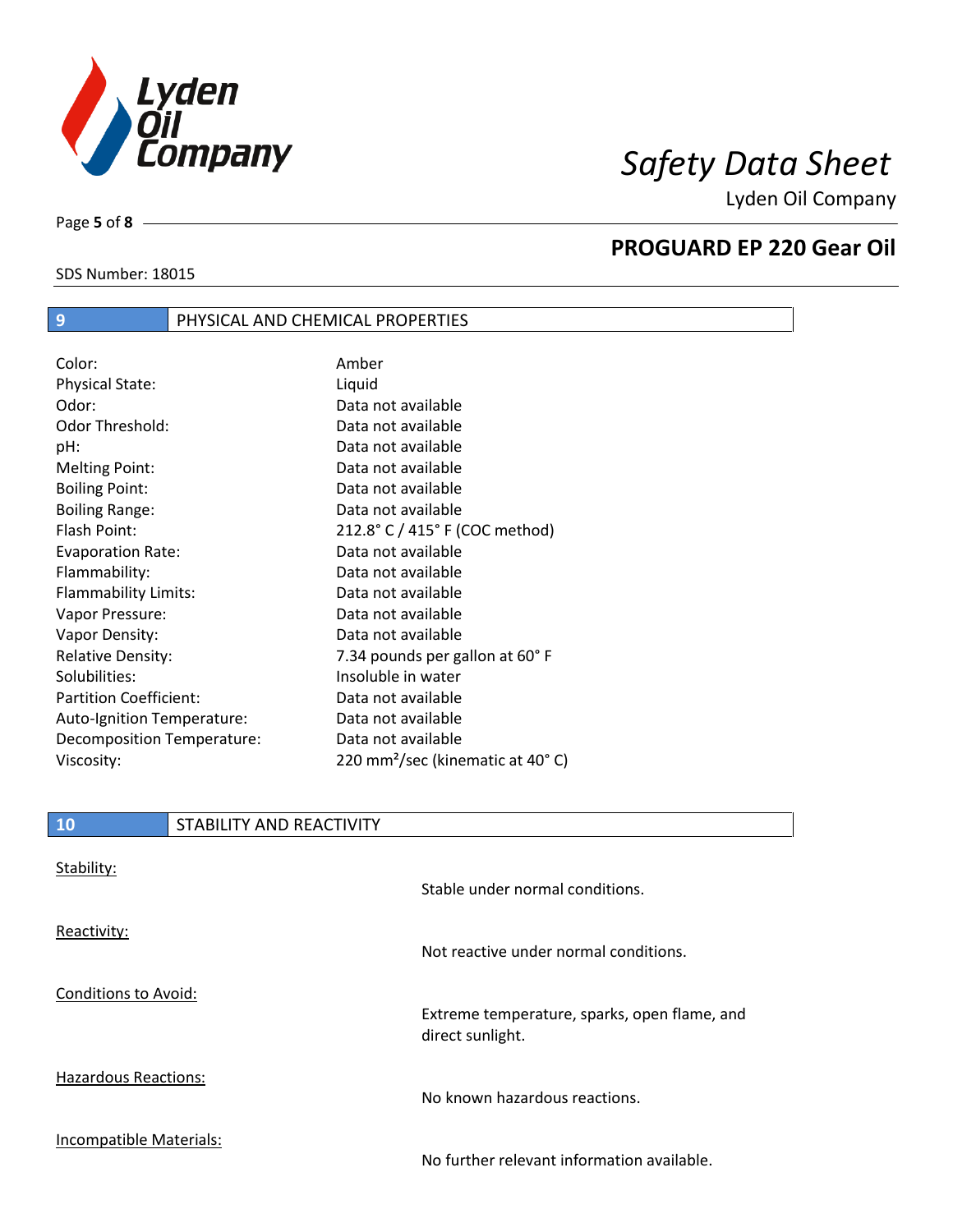

**PROGUARD EP 220 Gear Oil**

Lyden Oil Company

SDS Number: 18015

Page **6** of **8**

Decomposition Products:

Hazardous decomposition products are not expected to form.

| 11                           | <b>TOXICOLOGICAL INFORMATION</b>    |                                                                                                                                                                           |
|------------------------------|-------------------------------------|---------------------------------------------------------------------------------------------------------------------------------------------------------------------------|
| Routes of Exposure:          |                                     | Skin and eye contact are the primary routes of<br>exposure although exposure may occur following<br>accidental ingestion.                                                 |
| <b>Exposure Effects:</b>     |                                     | Repeated skin contact may cause dermatitis or an<br>oil acne.                                                                                                             |
| <b>Measures of Toxicity:</b> |                                     | <b>Component Acute Toxicity Estimates:</b>                                                                                                                                |
|                              |                                     | Residual oils, petroleum, solvent dewaxed:                                                                                                                                |
|                              | Carcinogenic/Mutagenic Precautions: | Oral LD50: >5000 mg/kg (rat)<br>Dermal LD50: >2000 mg/kg (rabbit)<br>Inhalative LC50: 2.18 mg/l (4 hours) (rat)<br>Non-carcinogenic and not expected to be<br>mutagentic. |
| 12                           | <b>ECOLOGICAL INFORMATION</b>       |                                                                                                                                                                           |

Ecological Precautions:

Avoid exposing to the environment.

Ecological Effects:

No specific environmental or aquatic data available.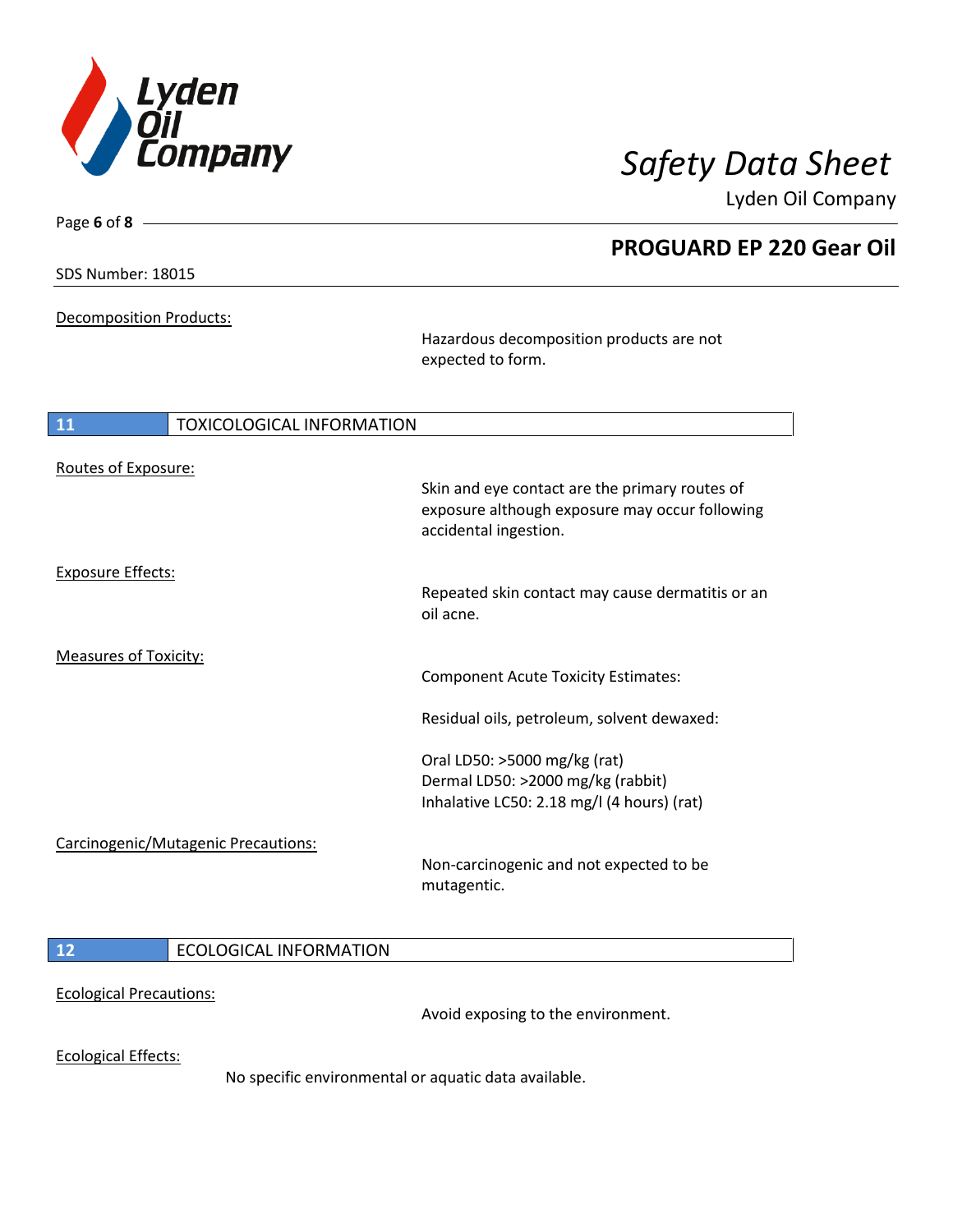

**PROGUARD EP 220 Gear Oil**

Lyden Oil Company

SDS Number: 18015

Page **7** of **8**

| 13                                                                                                | <b>DISPOSAL CONSIDERATIONS</b>                                                       |                                                                                             |
|---------------------------------------------------------------------------------------------------|--------------------------------------------------------------------------------------|---------------------------------------------------------------------------------------------|
| Disposal Methods:                                                                                 |                                                                                      | Dispose of waste material in accordance with all<br>local, state, and federal requirements. |
| <b>Disposal Containers:</b>                                                                       |                                                                                      | Use properly approved container for disposal.                                               |
| <b>Special Precautions:</b>                                                                       |                                                                                      | Do not flush to surface waters or drains.                                                   |
| 14                                                                                                | <b>TRANSPORT INFORMATION</b>                                                         |                                                                                             |
| <b>UN Number:</b><br><b>UN Shipping Name:</b><br><b>Transport Hazard Class:</b><br>Packing Group: | Data not available<br>Data not available<br>Data not available<br>Data not available |                                                                                             |
| <b>Environmental Hazards:</b>                                                                     |                                                                                      | Data not available                                                                          |
| <b>Bulk Transport Guidance:</b>                                                                   |                                                                                      | Data not available                                                                          |
| <b>Special Precautions:</b>                                                                       |                                                                                      | Not regulated by DOT.                                                                       |
|                                                                                                   |                                                                                      |                                                                                             |

# **REGULATORY INFORMATION**

This material and all of its components are listed on the Inventory of Existing Chemical Substances under the Toxic Substances Control Act.